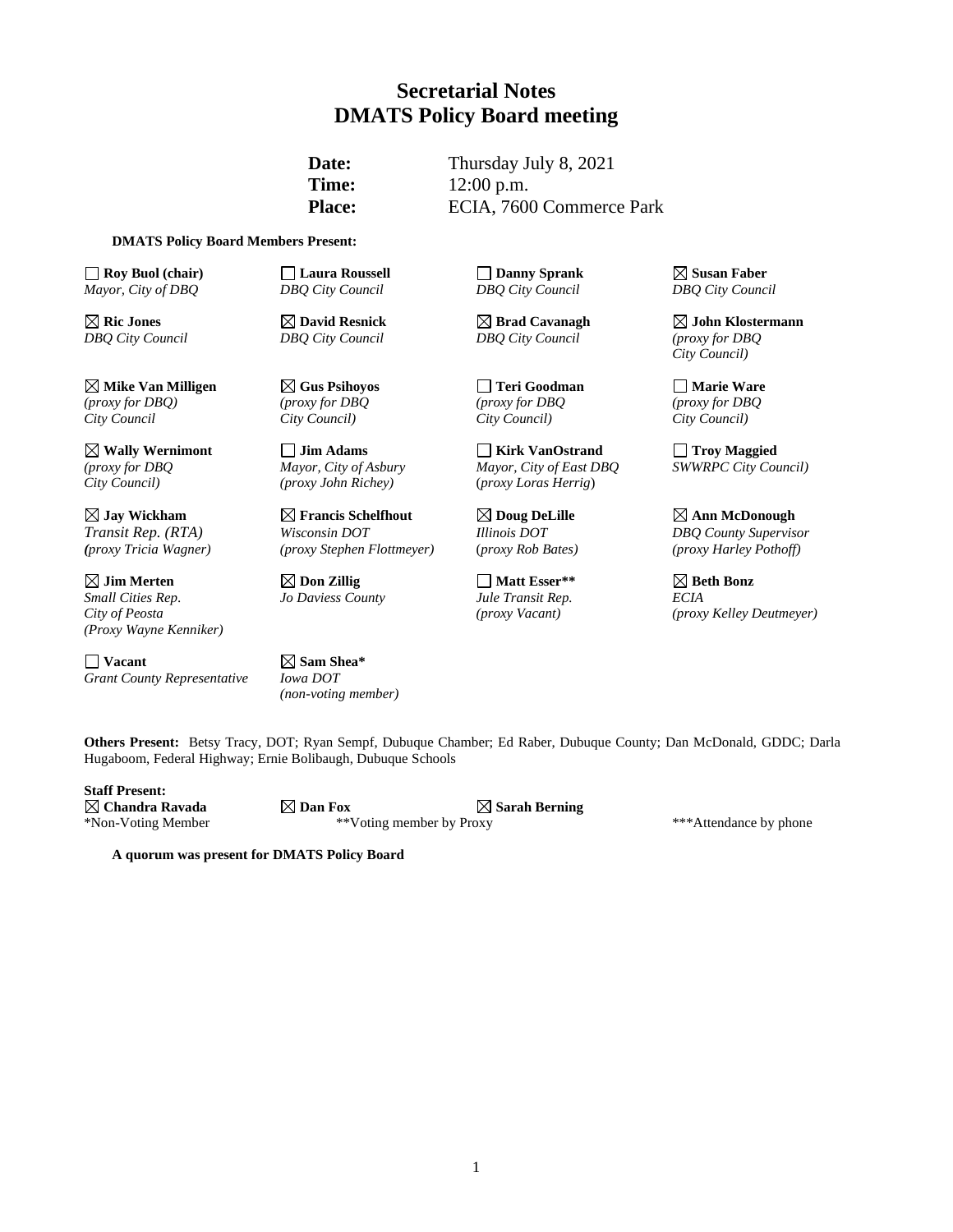## **Call to Order**

The DMATS Policy Board meeting was called to order by DMATS Policy Board Vice-Chair, Ann McDonough. Introductions were made at this time.

# **Review/Approve the revised Agenda for the Thursday, July 8, 2021 DMATS Policy Board meeting**

Motion by Wickham, second by Resnick to approve the revised agenda for the Thursday, July 8, 2021, DMATS Policy Board meeting. The motion passed unanimously.

# **Review/Approve the minutes and receive and file the secretarial notes from the Thursday May 13, 2021 meeting**

Motion by Resnick, second by Zillig to approve the minutes and receive and file the secretarial notes from the Thursday May 13, 2021 DMATS Policy Board meeting. The motion passed unanimously.

## **Review/Approve John F. Kennedy Safe Routes to School TAP application**

Ravada informed the board that they City of Dubuque approached the DMATS staff requesting approval of their TAP application for the John F. Kennedy Safe Routes to School project. The City of Dubuque received calls from Eisenhower school and parents requesting the sidewalks be improved for kids to walk to school safely. Due to these phone calls, City of Dubuque felt this project was an emergency project and contacted the IADOT and the DOT suggested to contact the MPO. DMATS staff felt this was a unique project and accepted the application. Ravada stated the City of Dubuque is requesting \$190,000 for this project from the MPO.

Psihoyos informed the Board that this project is from Asbury Road to the Northwest Arterial to add sidewalks in places where there is none and improve existing sidewalks.

Motion by Jones, second by Resnick to approve the John F. Kennedy Safe Routes to School TAP application. The motion passed unanimously.

# **Review/Approve projects for DMATS Transportation Alternative Program (TAP) funds for Federal Fiscal Year 2022-2026**

Ravada informed the Board that staff received an application for TAP funds from Dubuque County Conservation, requesting funds to pave Heritage Trail. Dubuque County Conservation requested \$500,000 in TAP funds and are also seeking funds from the State of Iowa COVID trail funds. These funds will help pave Heritage trail from Iowa 3 to the west of the City of Asbury.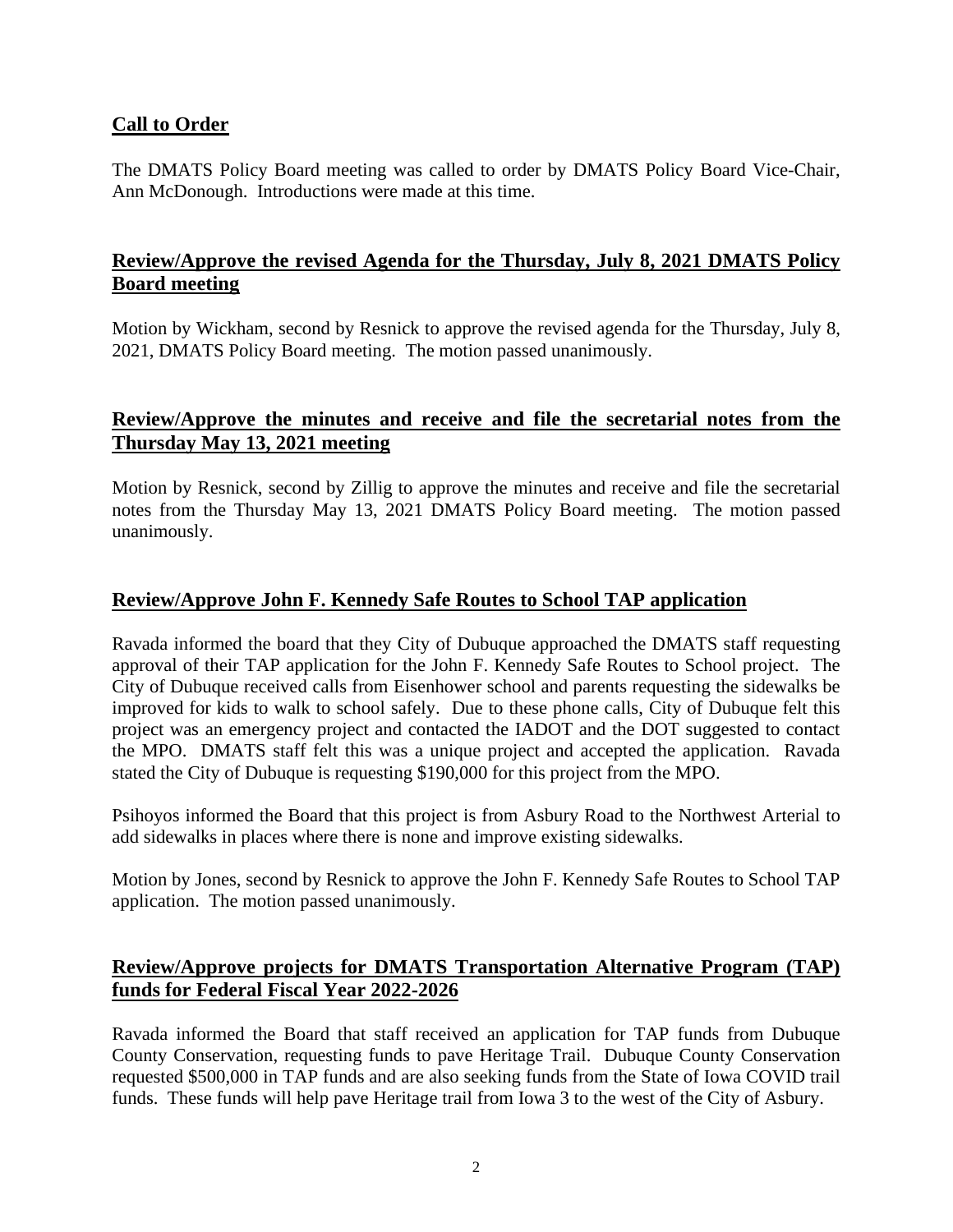Resnick requested a timeline for this project.

Ravada stated if approved the project will go into design phase summer of 2022, due to the DOT funding not being available until July 2022.

Motion by Wickham, second by Jones to approve the projects for DMATS Transportation Alternative Program (TAP) funds for Federal Fiscal Year 2022-2026. The motion passed unanimously.

# **Review/Approve final DMATS Federal Fiscal year 2022-2025 Transportation Improvement Program (TIP)**

Motion by Wickham, second by Jones to open the public hearing. The motion passed unanimously. The public hearing was opened at 12:16 p.m.

Ravada referred to the TIP stating the two TAP applications have been added to the TIP. The recent INFA grant from the City of Dubuque has not been added to the TIP due to needing to view the scope of services from the IADOT before moving forward. Ravada informed the board when this is received staff will bring the TIP back to the board for an amendment.

Motion by Jones, second by Resnick to close the public hearing. The motion passed unanimously. The public hearing was closed at 12:06 p.m.

Motion by Jones, second by Cavanagh to approve the final DMATS Federal Fiscal year 2022- 2025 Transportation Improvement Program (TIP). The motion passed unanimously.

# **Letter of Support for the City of Dubuque's RAISE grant**

Ravada informed the board that the City of Dubuque approached DMATS staff requesting a letter of support for a RAISE grant to make improvements to  $16<sup>th</sup>$  street, bridge over  $14<sup>th</sup>$  Street, and Elm Street. Total cost of the project is 3 million dollars, City of Dubuque is putting in 1.4 million, requesting 1.6 million from IADOT. Ravada requested the board to approve so staff could send letter of supper to DOT.

#### **Update on Freights planning and improvements in DMATS area**

Ravada stated in 2017 an eight-county freight study was started and included Dubuque MPO and RPA8 area, Bi-State Regional Commission, Rockford MPO, and Blackhawk Hills Regional Council. Which include the following counties: Delaware, Dubuque, Jackson, Clinton, Jo Daviess, Stephenson, Carroll and Whiteside. This study is funded through IADOT, ILDOT, MPO and RPA 8 funds. Projects that came from the study are, US 20 Improvements, Port Expansion, US 30 Improvements, Reduce delay within the MPO and changes to regulations.